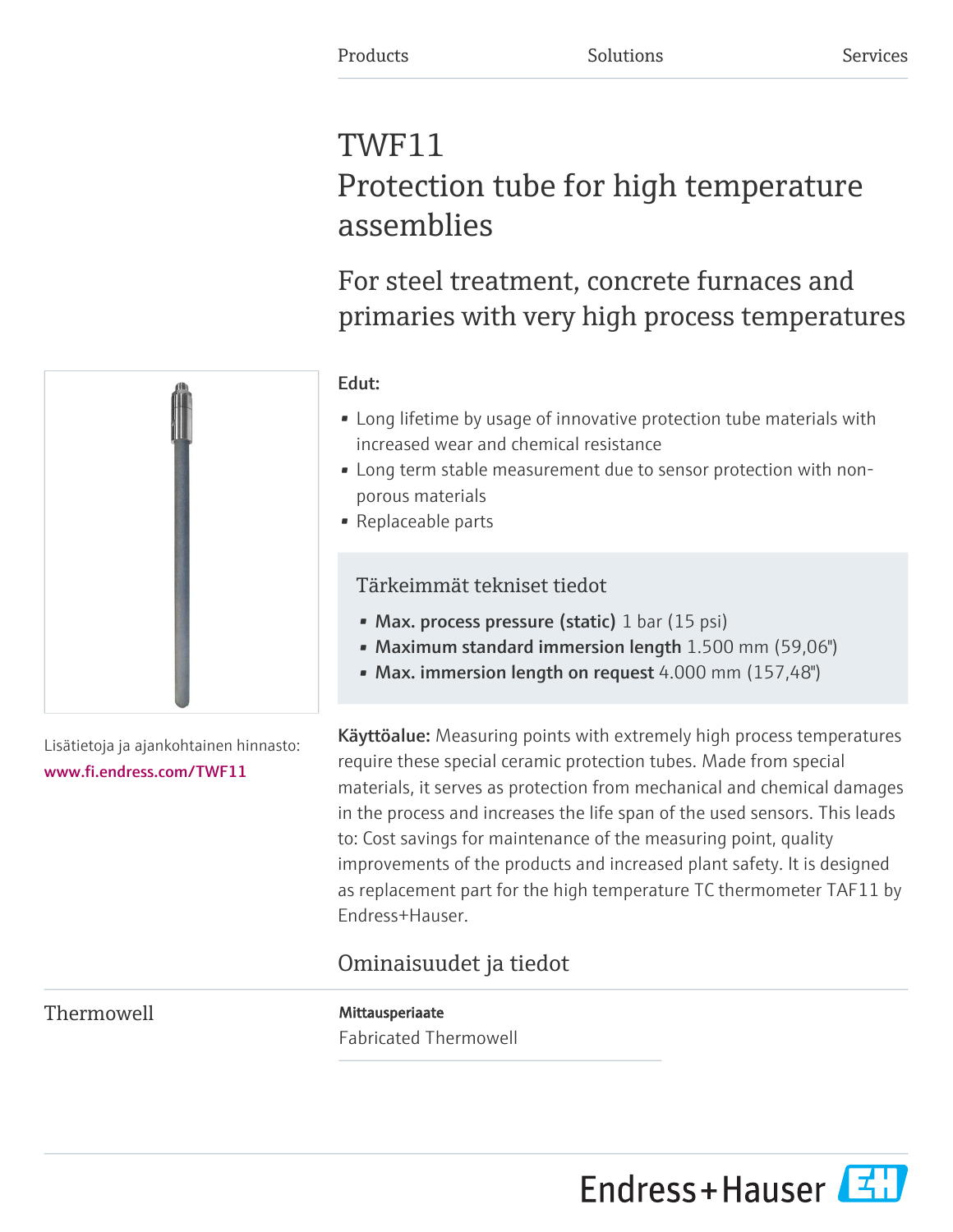#### Thermowell **Characteristic / Application**

metric style Fabricated from segments ceramic protection tube process connection as compression fitting Replacement part for TAF11

#### Head connection

M24 x 1,5 groove for DIN A Head

#### Maximum standard immersion length

1.500 mm (59,06")

#### Max. immersion length on request

4.000 mm (157,48")

#### Process connection

compression fitting: G3/4"  $G1"$ G11/2" adjustable Flange

#### Thermowell root diameter

14,0 mm (0,55") 16,0 mm (0,59") 17,0 mm (0,68") 22,0 mm (0,87") 24,0 mm (0,94") 26,6 mm (1,05")

#### Medium contact material

Ceramic (C610) silicon nitride ceramic (SiN) sintered silicon carbide (SiC)